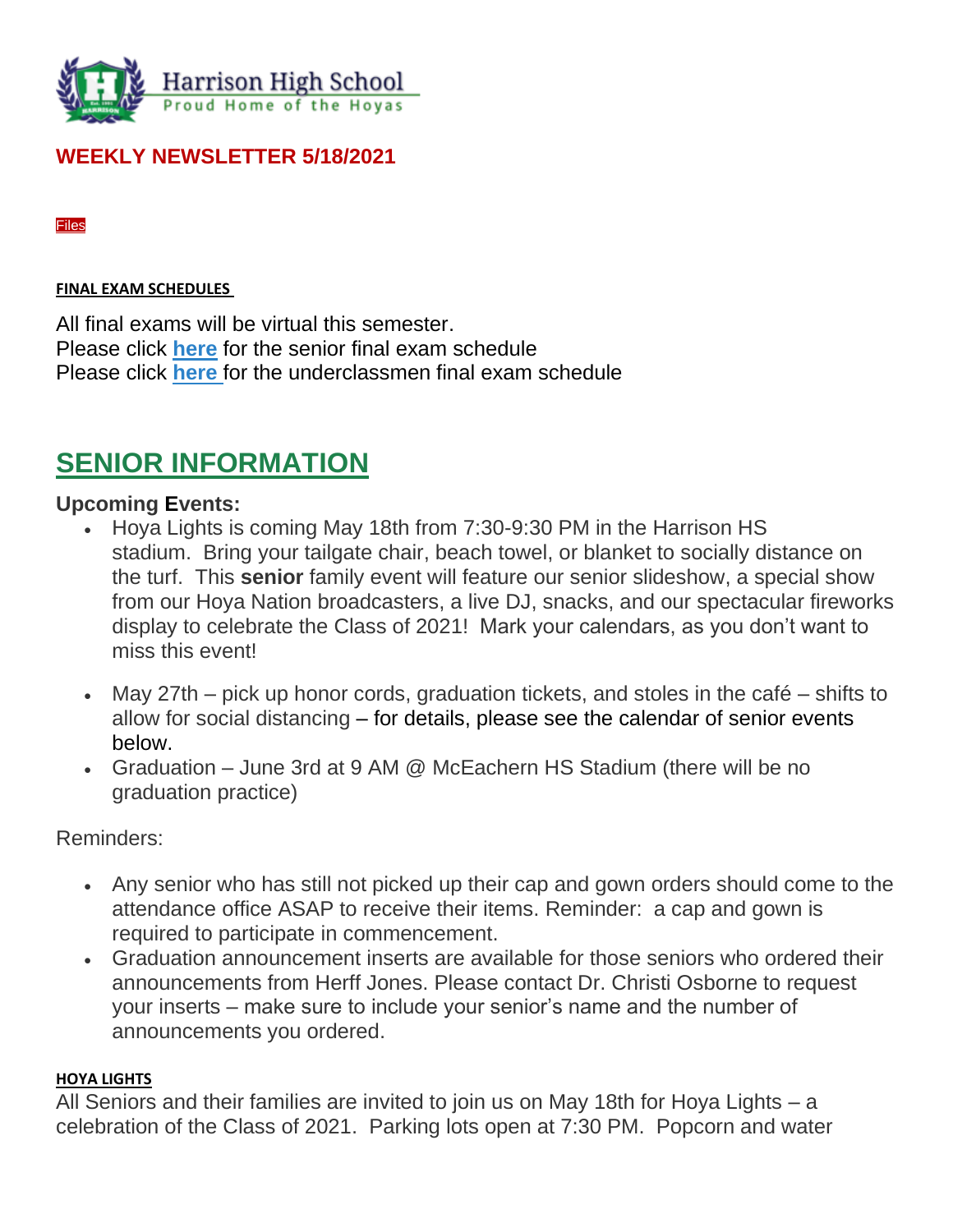available until supplies run out. Bring your blankets/chairs to watch the fireworks, which start at 9:30 PM. Hope to see you there!



## **GRADUATION UPDATES**

**Commencement:** Thursday, June 3, 2021, 9:00 AM Walter H. Cantrell Stadium

McEachern High School (Click **[here](https://tb2cdn.schoolwebmasters.com/accnt_42975/site_42976/Documents/Graduation-Map%60.pdf)** for the map)

\*Please refer to the Class of 2021 Commencement Information and Schedule of Activities packet for detailed information regarding graduation. (Click **[here](https://tb2cdn.schoolwebmasters.com/accnt_42975/site_42976/Documents/Commencement-Info-Packet.pdf)** for the packet)

\*For additional information and updates, please visit the official CCSD Graduation Information Page - **[Cobb County School District \(cobbk12.org\)](https://www.cobbk12.org/page/6862/graduation-commencement-info)**

### **UPDATED TICKET INFORMATION:**

Graduates in the Class of 2021 will each receive six (6) guest tickets for family to attend commencement after adjustments were made to the seating configuration at Cantrell Stadium. Public health guidelines including, but not limited to, social distancing, face masks, and symptom screening will be implemented. The number of tickets is decided at the district level and not decided by the local high school. Tickets will be distributed on May 27th at Harrison HS see distribution times in the calendar of senior events below.

| <b>DAY</b> | <b>DATE</b>   | <b>EVENT</b>                                                                                                    |                                                     |  |  |  |
|------------|---------------|-----------------------------------------------------------------------------------------------------------------|-----------------------------------------------------|--|--|--|
| Tuesday    | March 30      |                                                                                                                 | Begin requesting final transcripts through Naviance |  |  |  |
| Wednesdav  | March 31      | Makeup day to pick up Caps and Gowns - Attendance<br>Building office (10 AM until noon)                         |                                                     |  |  |  |
| Monday     | May 17        | Senior Exams - 3 <sup>rd</sup> and 4 <sup>th</sup> blocks                                                       |                                                     |  |  |  |
| Tuesday    | May 18        | Senior Exams - 1 <sup>st</sup> and 2 <sup>nd</sup> blocks                                                       |                                                     |  |  |  |
| Tuesday    | May 18        | Hova Lights Firework Spectacular - 7:30-9:30 PM in<br>stadium                                                   |                                                     |  |  |  |
| Tuesday    | May 18        | Deadline to clear all senior fines/fees with bookkeeper                                                         |                                                     |  |  |  |
| Tuesday    | <b>May 25</b> | School Counseling Office closed                                                                                 |                                                     |  |  |  |
| Wednesday  | <b>May 26</b> | School Counseling Office closed                                                                                 |                                                     |  |  |  |
| Thursday   | May 27        | Student pick up of commencement tickets, stoles, and<br>honor cords in the Café                                 |                                                     |  |  |  |
|            |               | <b>Senior Last</b>                                                                                              |                                                     |  |  |  |
|            |               | <b>Name</b>                                                                                                     | <b>Pickup Time</b>                                  |  |  |  |
|            |               | $A - H$<br>$I - M$                                                                                              | $9 - 9:45$ AM<br>$10 - 10:45$ AM                    |  |  |  |
|            |               | $N-S$                                                                                                           | $11 - 11:45$ AM                                     |  |  |  |
|            |               | $T - Z$                                                                                                         | $12 - 12:45$ PM                                     |  |  |  |
|            | June 3        |                                                                                                                 |                                                     |  |  |  |
| Thursday   |               | Mandatory Line-Up at the HPEW promptly at 7:30 AM.<br>Come dressed for the ceremony as there will be no time to |                                                     |  |  |  |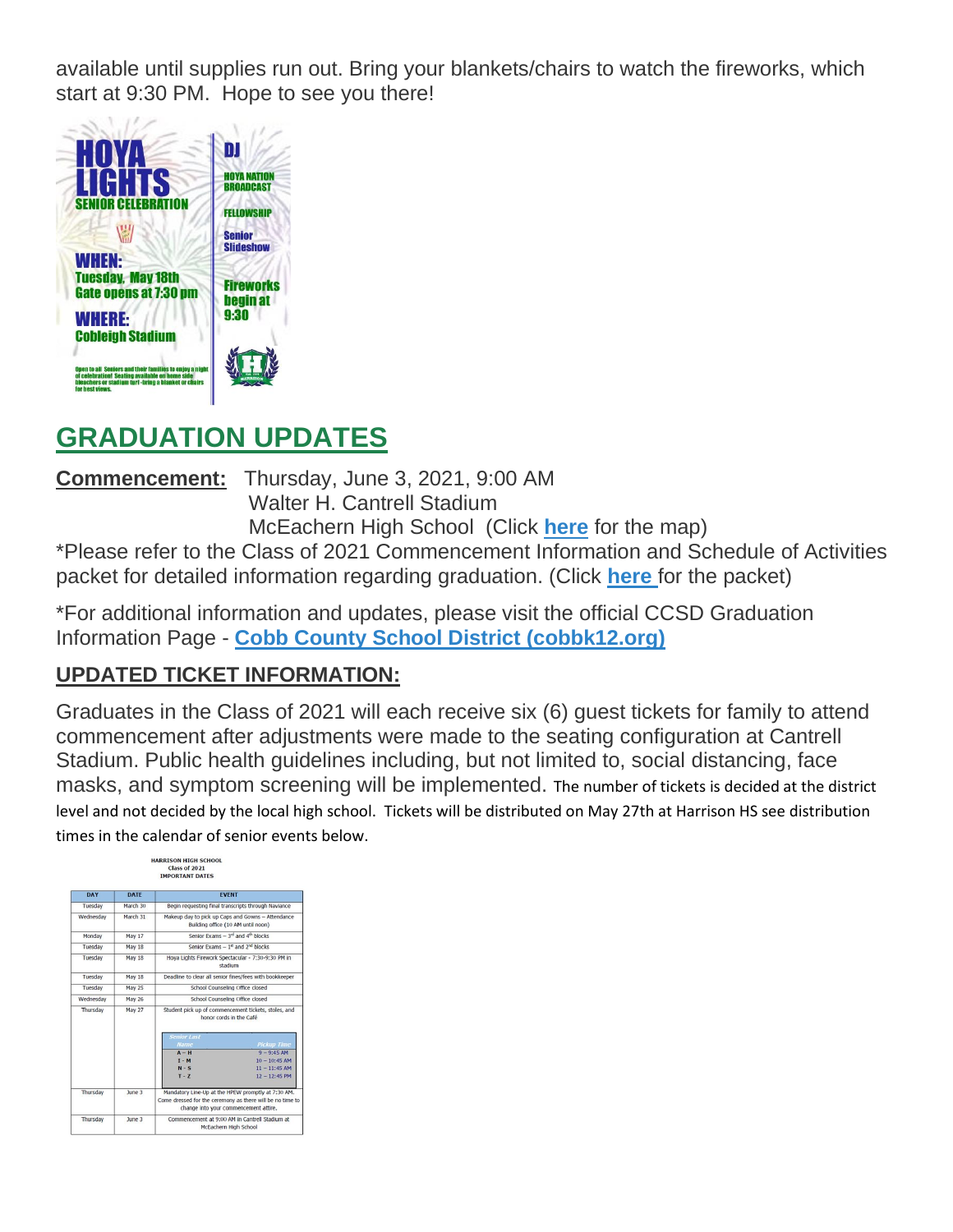# **TEXTBOOK & LAPTOP RETURN**

### **TEXTBOOKS**

**VIRTUAL STUDENTS:** Please drop off your textbooks on the cart placed inside the Attendance Building starting on May 20th.

**F2F STUDENTS:** Please bring any textbooks to the Learning Commons to turn in from this school year.

#### **LAPTOPS**

School laptop return will be on May 26th from noon until 2 pm in the bus port. The laptop and charging cord must be returned. Student login information including the password will be required to check in your laptop.

## **PICTURES**

Pictures and proofs will also be available for pick up on May 26th from noon until 2 pm in the bus port.

## **FALL SCHEDULE**

**Drop/Add Requests**: All students who submit a drop/add request will get an email confirmation once the request is received and again when it is approved or denied. Please be patient with this process. It takes several weeks to review all requests.

## **SUMMER SCHOOL OPPORTUNITY**

Cobb County School District is excited to offer a summer opportunity to students needing to recover credits from the 2020-2021 school year at no cost to families. Students can take up to 2-course credits during summer school. A priority will be placed on ELA and Math courses for students. Please see the attached flyer at the bottom of the newsletter for more information.

## **HOYA HELLO**

Please mark your calendar for HOYA HELLO on July 29th more details coming soon.

# **ATTENDANCE INCENTIVE/EXAM EXEMPTION**

The attendance incentive/exam exemption is no longer available at Harrison for the 2020/2021 school year and moving forward.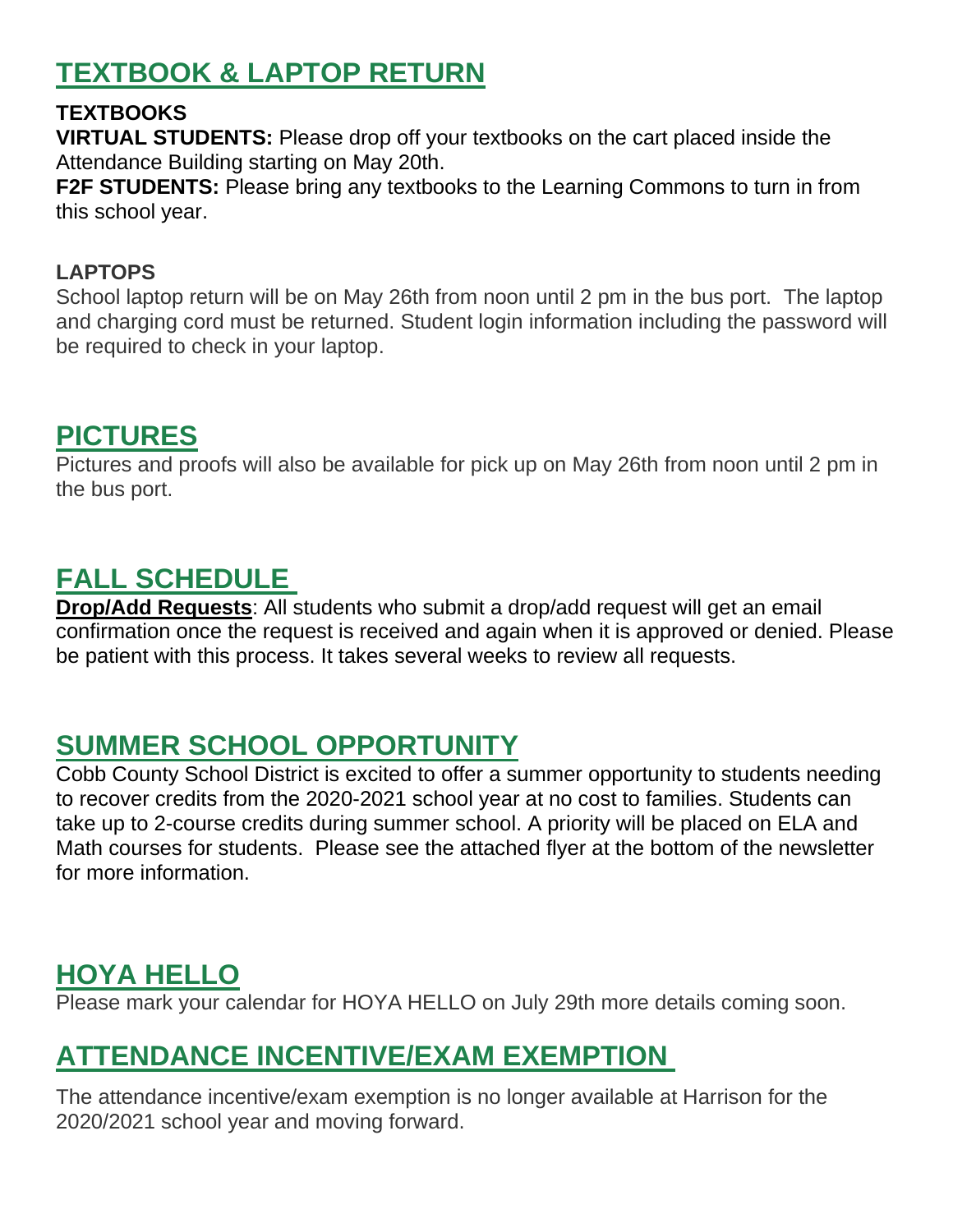# **KEEPING OUR STUDENTS FED**

All breakfasts and lunches for remote and face-to-face students are provided to students at no cost. Families also do not need to pre-order student meal kits, which include items that can be reheated at home. Reheating instructions and a menu are included with the meal kits. Menus for meal kits and in-person meals are also available on th[e](http://info.cobbk12.org/centraloffice/foodservices/indexMenus.aspx) **[Food and](http://info.cobbk12.org/centraloffice/foodservices/indexMenus.aspx)  [Nutrition website](http://info.cobbk12.org/centraloffice/foodservices/indexMenus.aspx)**[.](http://info.cobbk12.org/centraloffice/foodservices/indexMenus.aspx)





Daurie, Ali

**NATIONAL HONORS SOCIETY**  Congratulations to our National Honor Society Inductees! Antony, Roshni Appelgate, Danielle Aschwege, Avery Babecka, Tayamarie Baker, Elijah Bartley, Karianna Beadle, Hayden Beckum, Madelyn Bell, Carson Bhavsar, Kevin Brackett, Meredith Brown, Anna Burns, Faith Cappucci, Joseph Castronovo, Bridgette Cepress, William Clark, Mackenzie Clowney, Lauren Collins, Anna Conrad, Caroline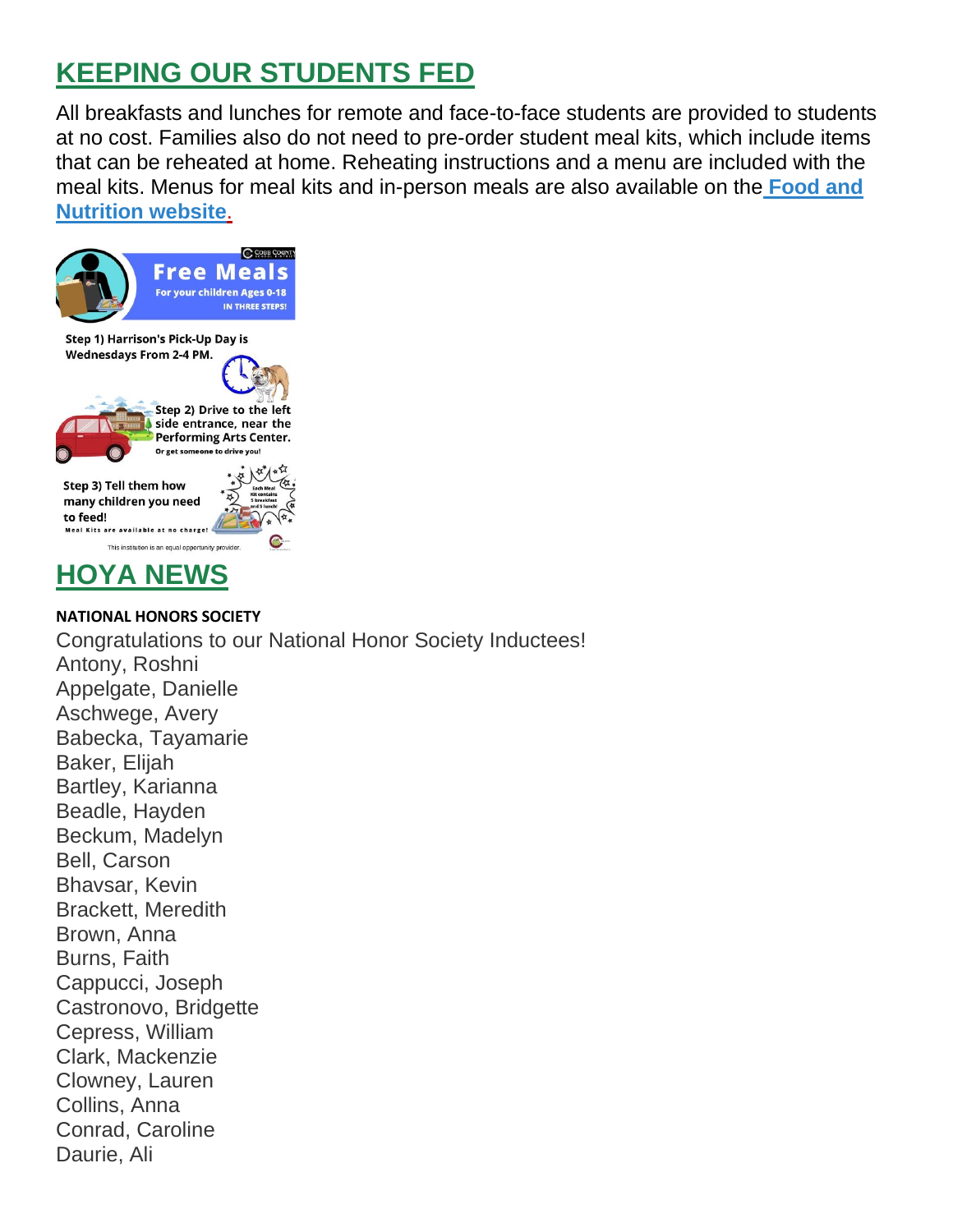Davis, Christian Dickson, Dallas Dorsinvil, Louis-Haslan Faress, Caroline Farrell, Grace Freedman, Harrison Gast, Merritt Gilliss, Sahana Goers, Samuel Goldfine, Amelia Hess, Marley Hunt, Jacqueline Hyde, Madyson Iorillo, Victoria Ironna, Faithfulness Jones, Carson Jones, Logan Kalafut, Michael Kartha, Rhea Kastensmidt, Caroline Kornitsky, Madeline Laine, William Lawrence, Rachel Lim, Michael Lines, Laurence Martin, Ellison Maskell, Meredith McElroy, Sydney Mitchell, Katie Monday, Elizabeth Myers, Gillian Nelson, Robert Outlaw, Parker Parker, Isabella Patrohay, Marissa Pattee, Olivia Perlakowski, Ethan Perry, Reegan Pintro, Kayla Remec, Autumn Renier, Luke Rice, Aiden Riggs, Rachel Scott, Paige Sisk, Jack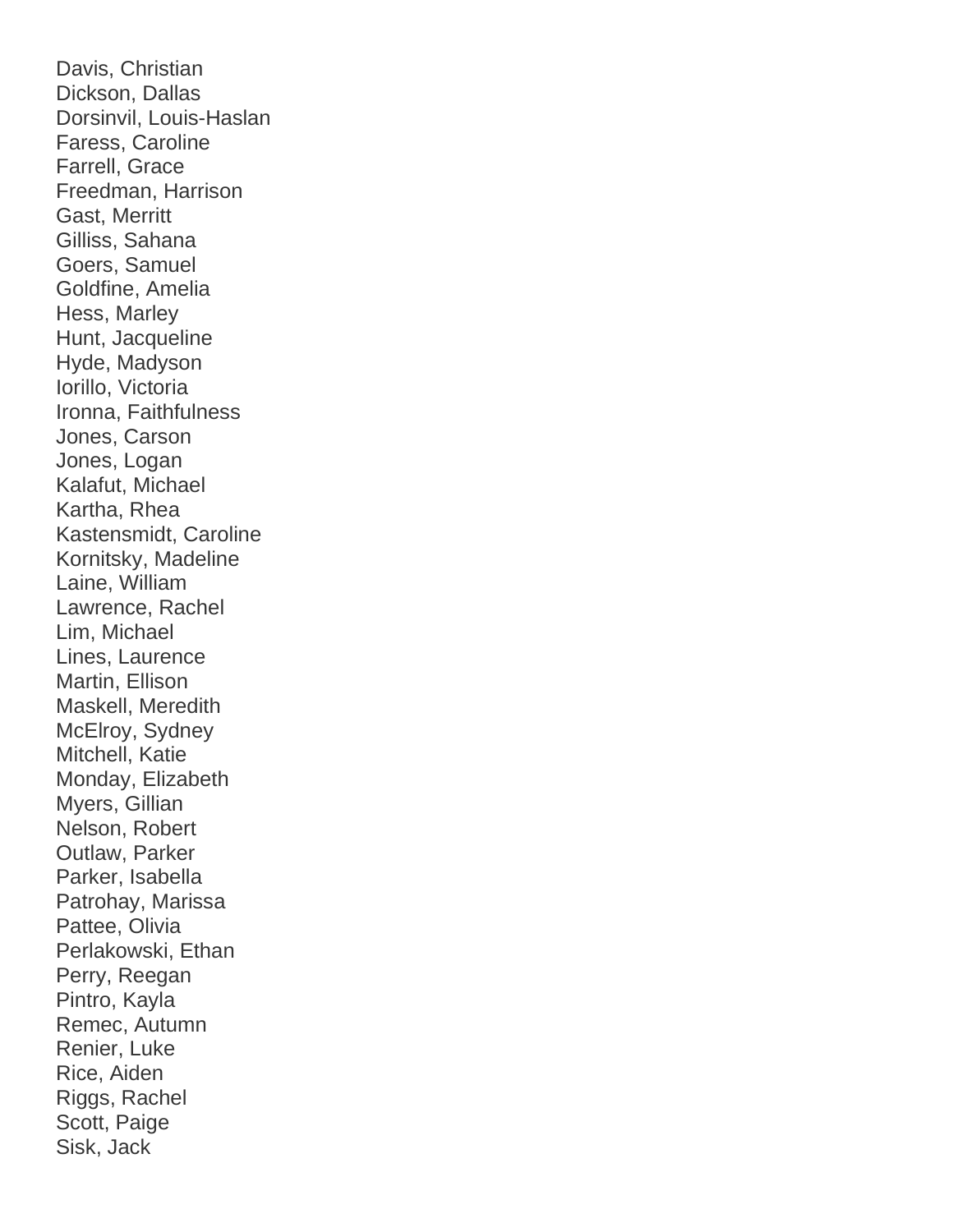Smith, Gabriella Sparger, Sydney Stooksbury, Anna Subu, Bharath Thigpen, Cameron Wright, Ava Zielke, Evan Zoblisein, Andrew

#### **STUDENT COUNCIL**

Congratulations to the 2021/2022 Student Council Officers! Sophomore Class President – Alice Belden Sophomore Class Vice President – Miranda Johnson Sophomore Class Secretary– Grant Dalton

Junior Class President – Juliette Vergel de Dios Junior Class Vice President – Gavin Schaufler Junior Class Secretary – Jack Lakis

Senior Class President – Ashton Kapoor Senior Class Vice President – Gaby Smith Senior Class Secretary – Tori Iorillo

Student Council President – Madie Beckum (12th grade) Student Council Vice President – Sophie Austin (11th grade) Student Council Secretary – Arrey Enow (12th grade)

#### **HOYA ALL SPORTS PASS**

Beginning in the 2021-2022 school year, all Harrison High School students will have the opportunity to purchase a pass which gets them in all regular-season home games. You heard that right! This All Sports Pass gets the holder in all sporting events on campus. It will be purchased at Hoya Hello in late July 2021. Harrison is partnering with GoFan as the provider of the Hoya All Sports Pass. Their App platform is convenient and easy to use and puts all tickets right at your fingertips. (The Hoya All Sports pass excludes playoff games and away games.)

## **COUNSELING NEWS**

#### **COUNSELING CALENDAR**

Please check the Counseling Calendar frequently for important dates, including Virtual Parent and Student Q&A sessions, Virtual College Visit information, and much more! Click here, **[Harrison Counseling Calendar,](https://calendar.google.com/calendar/embed?src=tasr4q5spailsj1itftjdtn6mk%40group.calendar.google.com&ctz=America%2FNew_York)** or go to the Counseling page on **[www.harrisonhigh.org](http://www.harrisonhigh.org/)**.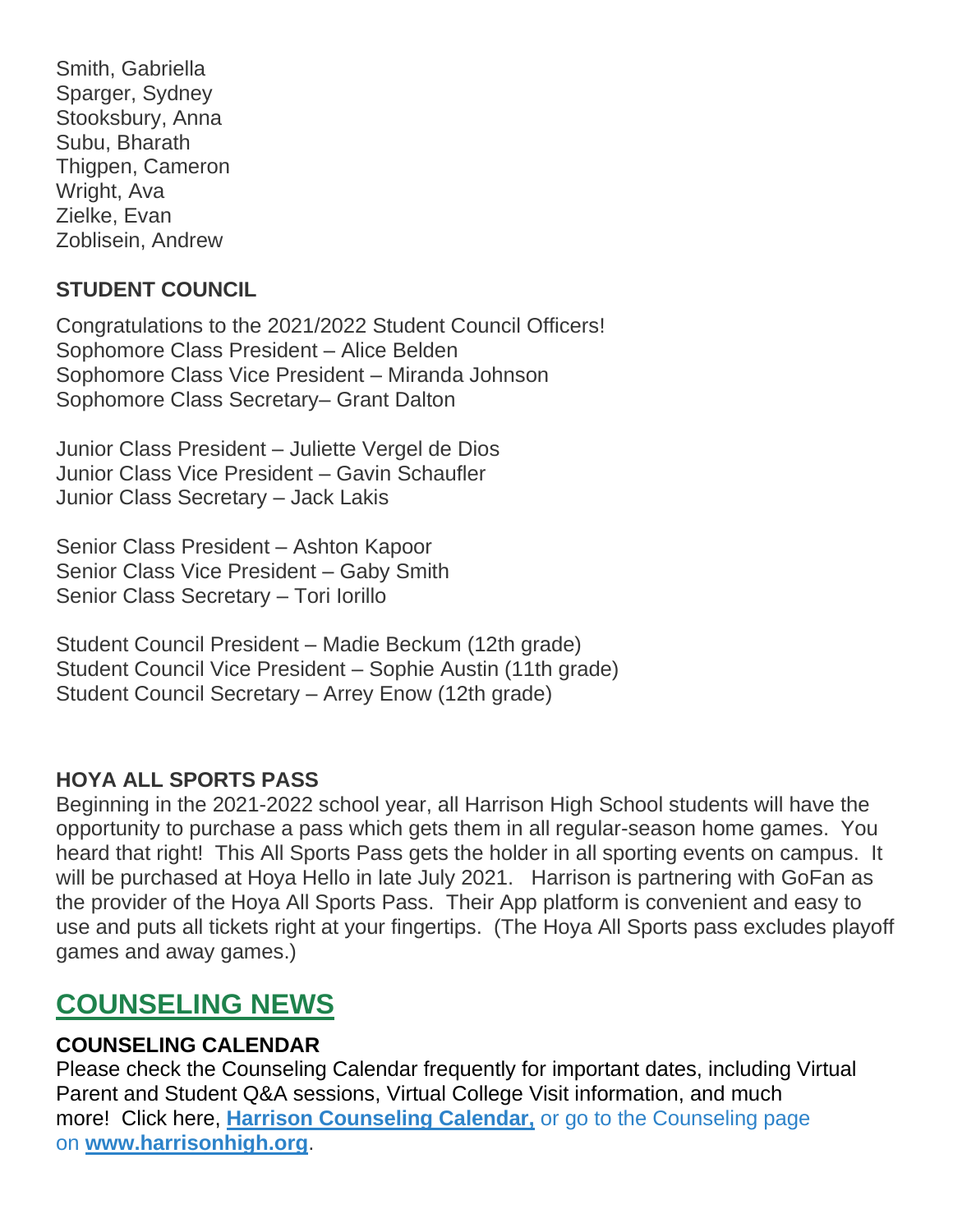#### **VIRTUAL COLLEGE VISITS**

We have several Virtual College Visits set up for our Harrison Students. Please check these out here: **[Harrison Virtual College Visits](https://cobbk12org-my.sharepoint.com/:x:/g/personal/leanna_kor_cobbk12_org/EWP6BGgLdCBOvhv5RDRuCVwBqHA2jXXmnAUqr7hXgxEU7w?rtime=t-E10MJN2Eg)** and on the Counseling Website.

#### **DUAL ENROLLMENT**

Interested in Dual Enrollment? Please click **[here](https://drive.google.com/file/d/1eUb30z5062S_msnROjXY7DklX_dBlHKb/view)** to see the Dual Enrollment Brochure for Families.

#### **SCHOLARSHIP OPPORTUNITIES**

Are you looking for scholarships? Click **[here](https://tb2cdn.schoolwebmasters.com/accnt_42975/site_42976/Documents/Scholarship-Bulletin.pdf)** to access the Scholarship Bulletin or visit the Counseling Department's Website. Also, see more opportunities in Scholarship Guidance's **Scholarship Newsletter**.

#### **YOUTH TO MEN ORGANIZATION**

All applications are due by May 21st. For more information, please click **[here](https://drive.google.com/file/d/1zh9xxvoCvg4xhR8I2A2aeAF-TeYfsXWy/view?usp=sharing)** to view the flyer.

#### **RISING JUNIORS- CLASS OF 2023**

Rising juniors may now sign up to receive monthly a newsletter with specific information for junior year! The newsletter will begin in August: **[Register Here](https://docs.google.com/forms/d/e/1FAIpQLSe63bwc5odDeTiyesWKkRKgMK6rhuXqBOjW3nPR8ISgRI6ShA/viewform)**

#### **SUMMER ENRICHMENT**

Summer Enrichment with Revolution Prep, please click **[here](https://cobbk12org-my.sharepoint.com/:w:/g/personal/mandy_sitten_cobbk12_org/Ebmpw1a2cRNNk7yGTHDMe6EBtAgH_iVzdW18NMHQsZ63yg?e=PWdDyp)** for more information

#### **WORK PERMIT**

Please click **[here](https://drive.google.com/file/d/1VpzJkrjAJ1-F2Sry0BHyvvfT6NFuad16/view?usp=sharing)** for directions for obtaining work permits for students under age 16.

## **SPORTS**

### ATHLETICS UPDATE

Congratulations to our Hoya Track & Field team for their outstanding performances at the State Championship this past weekend! Our boys finished 3rd and girls finished 8th overall. A special shoutout to all our student-athletes who took first place and the state title in one or more of their events. All event results for Harrison are below. Go Hoyas!!!!!